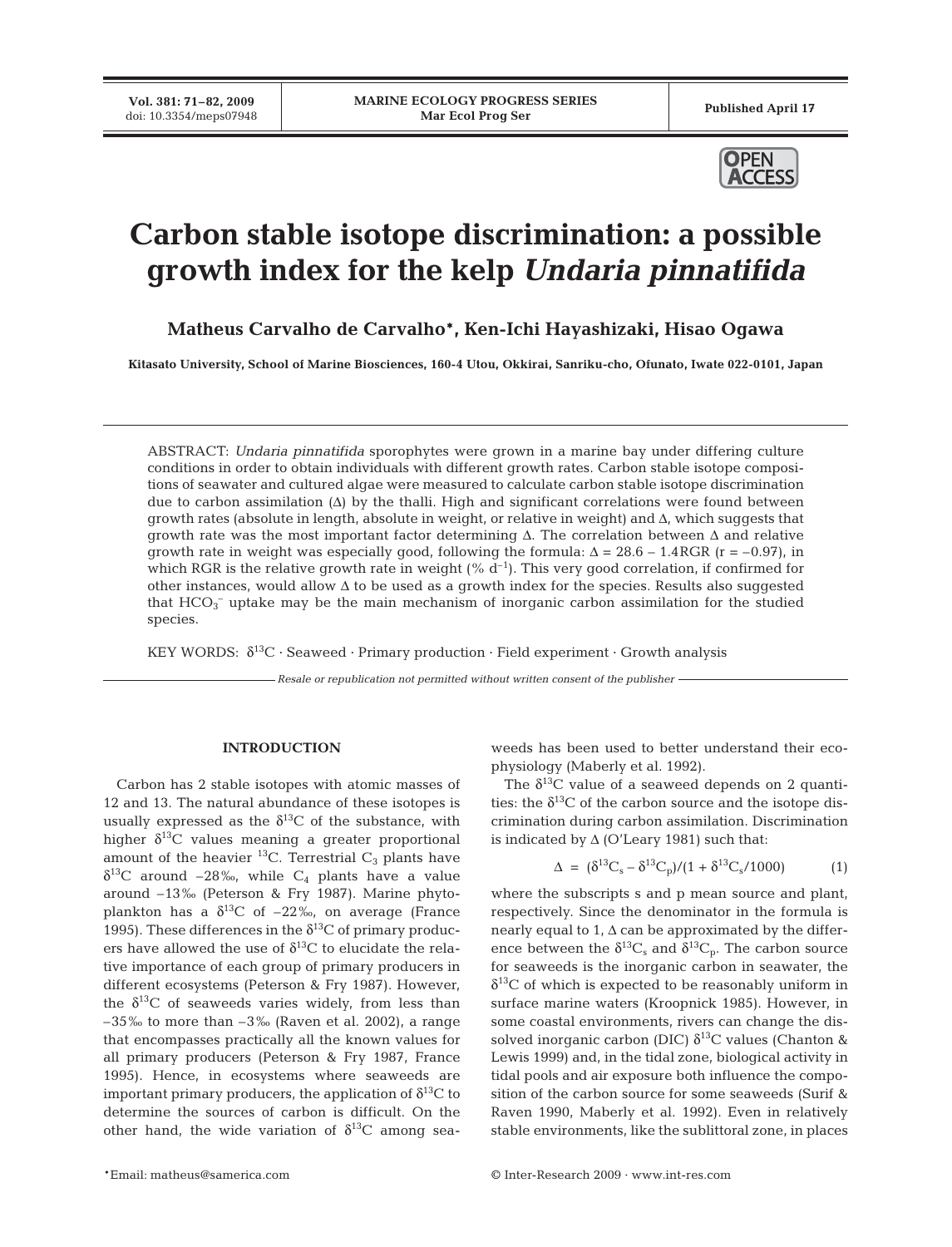without large river influence, the  $\delta^{13}$ C of the source will be different according to the chemical species of inorganic carbon absorbed,  $CO_2$  or  $HCO_3^-$  (Mook et al. 1974).  $\Delta$  is also subject to considerable variation. Evidence exists that the thickness of the boundary layer around the thallus (Raven et al. 1982), the leakage during carbon uptake (Sharkey & Berry 1985, Maberly et al. 1992), and photosynthetic intensity (Wiencke & Fischer 1990, Kübler & Raven 1994, 1995) all influence Δ. Although the listed factors affecting seaweed  $\delta^{13}$ C are many, it is possible that one of them be more important than the others in specific environmental conditions.



Fig. 1. Details of the experiments. (a) Locations of experiments (Stations IN and OUT); (b) scheme of the culture ropes, showing the raft at Stn IN and the support rope at Stn OUT; (c) thallus covered with mesh (right) beside an uncovered thallus (left)

For example, it has been found on several occasions that light intensity apparently was the most important environmental factor to determine the  $\delta^{13}$ C of seaweeds and seagrasses (Wefer & Killingley 1986, Cooper & DeNiro 1989, Grice et al. 1996), which has been interpreted as the regulation of  $\Delta$  by carbon assimilation intensity. In agreement with these results, we found that the  $\delta^{13}$ C of cultured *Undaria pinnatifida* in Okkirai Bay, northeastern Japan, seemed to be influenced by its growth rate (Carvalho et al. 2007).

*Undaria pinnatifida* is a kelp heavily cultured in Japan, where it is an important food resource (Ogawa 2004). The species has also become notorious as an invader in several parts of the world, due to its high potential to outcompete others (Hay & Luckens 1987, Casas et al. 2004). Cultured *U. pinnatifida* grows very fast, often reaching  $>2.5$  m in length in  $<$ 4 mo of culture. The growth pattern is complex, involving a change from a leaf-like thallus to a thallus consisting of a central midrib and pinnate blade, followed by the development of the sporophyll (reproductive organ). Despite this, total length is strongly correlated with total weight (Yoshikawa et al. 2001), which allows the estimation of growth rates and primary production for the species based on thallus length.

We aimed here to investigate the possible correlation between growth and  $\Delta$  that was suggested in our previous research (Carvalho et al. 2007). In order to do so, we carried out 2 experiments in 2 consecutive years, in which we measured sporophyte growth and  $\delta^{13}C$ , as well as the  $\delta^{13}C$  of seawater. As shown, growth rate seems to be the main factor affecting  $\Delta$  in this species in the natural environment. Moreover, the correlation between growth rate and  $\Delta$  was sufficient to suggest that  $\Delta$  might be an applicable growth index for the species, although confirmatory investigations under other environmental conditions are necessary. Finally, the results were also useful in indicating the chemical form of inorganic carbon being taken up by the species.

## **MATERIALS AND METHODS**

Two experiments were carried out: one from November 2006 to February 2007 and another from November 2007 to February 2008. These times were chosen to take advantage of the usual culture season of *Undaria pinnatifida*, from late November to mid-April (Ogawa 2004).

**2007 experiment.** Four experimental culture ropes of approximately 1 m in length each were set in Okkirai Bay, northeastern Japan, at 2 stations (Fig. 1a). These stations were chosen based on the empirical knowledge of local fishermen that growth of *Undaria pinnatifida* at Stn IN is generally poorer than at Stn OUT. At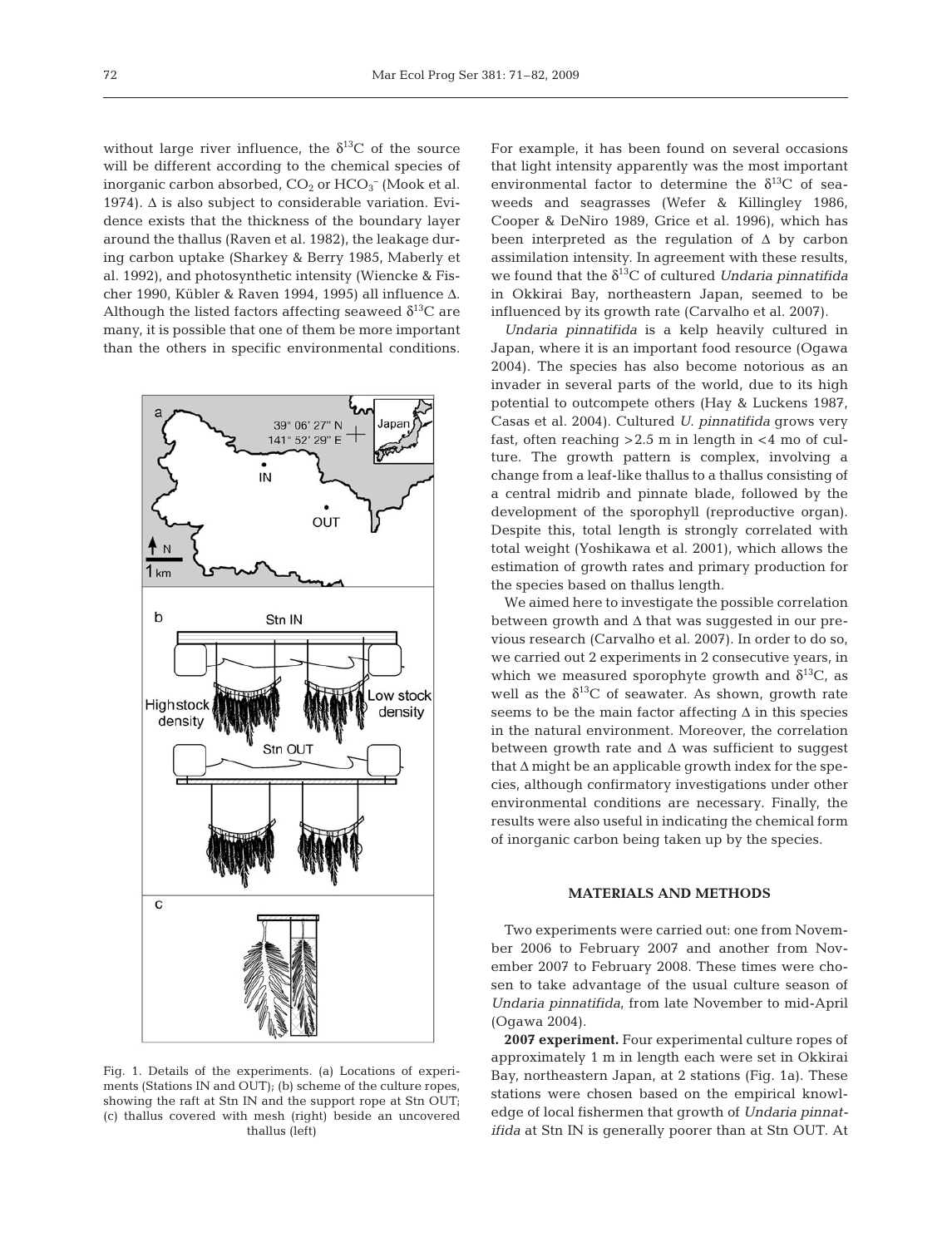Stn OUT, 2 experimental culture ropes were connected to an existing culture facility, and, at Stn IN, 2 more were placed under a raft (Fig. 1b). At both stations, the thalli were at approximately the same depth, nearly 1 m from the water surface. On each experimental rope, 1 or 2 strings with  $>$  2 small thalli cm<sup>-1</sup>, which had been purchased from the local fishermen cooperative, were tied so that 4 culture conditions existed: low and high stock density at Stn OUT and at Stn IN. To keep thallus density low in the appropriate treatment groups, thalli with poor growth were periodically cut from the ropes. The culture was started on November 30, 2006. In another experiment, which was initiated on January 16, 2007, 3 thalli from the low stock density rope at Stn OUT and 3 other thalli from the high stock density rope at the same station were wrapped with a 1 cm square mesh in order to disturb their growth (Fig. 1c). The thalli were kept submerged continuously, except during sampling occasions. Experiments were completed by February 5, 2007, that is, with the thalli still immature.

The experimental culture ropes were taken to the laboratory on 3 occasions (December 29, 2006, and January 16 and February 5, 2007) in order to measure thallus growth and to collect samples for carbon stable isotope measurements. The thalli were kept in a tank with continuous seawater flow until the following day, when they were returned to the sea. The growth rate was measured using the punch-hole method (Brinkhuis 1985): the midrib was perforated at a known distance from the base of the thallus by a hole with a diameter of 0.4 cm; several days later, the distance from the hole to the base was measured. These measurements were used to calculate absolute growth rate in length  $(AGR<sub>L</sub>)$ :

$$
AGR_{L} = (L_{2} - L_{1})/(t_{2} - t_{1})
$$
\n(2)

where AGR is the growth rate in centimeters per day, *L* is the distance in centimeters from the base to the punched hole at the sampling times, and *t* is the time in days. Growth measurements began on December 29, 2006, in order to let the thalli grow and to enable us to punch the hole. The  $t_1$  in Eq. (2) was December 29, 2006, when  $t_2$  was January 16, 2007, or  $t_1$  was January 16, 2007, when  $t_2$  was February 5, 2007.

 $AGR<sub>L</sub>$  can be converted to  $AGR<sub>W</sub>$  (the absolute growth rate in weight) by also considering the total length (TL) at the beginning of the measurement and by applying an equation to convert total length to total weight (Yoshikawa et al. 2001). In the 2007 experiment, we measured the total length of some individuals, but did not measure weight to obtain the relationship between total length and total weight. However, in the 2008 experiment, we did such measurements (details below); thus, we were able to apply that equation to the 2007 data and estimate  $AGR_{W}$ , which is defined by the formula:

$$
AGR_W = (TW_2 - TW_1)/(t_2 - t_1)
$$
 (3)

where TW is total weight. Although  $AGR_W$  is less biased than AGRL, an even more preferable measure is the relative growth rate (RGR), because it removes biases related to plant size (Evans 1972, Hunt 1982). It is defined by:

$$
RGR = [\ln(TW_2) - \ln(TW_1)]/(t_2 - t_1)
$$
 (4)

At *t*2, 2 holes were made, one near the previously punched hole and another near the base of the thallus. The punched out samples at  $t_2$  were rinsed with distilled water to remove seawater, dried at 60°C until constant weight and kept in a desiccator until carbon stable isotope measurements. These samples were small enough so that powdering was not necessary. The samples were folded into tin crucibles and burned in an elemental analyzer (Flash EA, Thermo Fisher). The combustion gases flowed through a flow controller (ConFlo, Thermo Fisher) to a mass spectrometer (DeltaplusXP, Thermo Fisher), where the carbon stable isotope composition of the  $CO<sub>2</sub>$  originating from the combustion of the sample was measured. L-alanin, a working standard, was used as a reference for the measured samples. Repeated measurements of the standard showed a standard deviation of 0.2‰ or less.

Water at Stns OUT and IN was collected approximately every 10 d to monitor environmental conditions. Salinity and temperature were measured *in situ* using a conductivity meter (WTW, Model LF 340). Bottles designed for the measurement of dissolved oxygen were used to maintain samples for pH and alkalinity measurements, in order to avoid prolonged contact between the water sample and air. In the laboratory, pH and alkalinity were measured using a pH meter (IQ Scientific Instruments, Model IQ240). Alkalinity was calculated by Gran titration with HCl (0.1 N) following the procedures described in Stumm & Morgan (1981). Alkalinity and pH were then used to calculate total dissolved inorganic carbon (DIC) concentration, as well as the concentrations of  $CO_{2}$ ,  $HCO_3^-$  and  $CO_3^2^-$ , using the equilibrium constants for seawater listed in Stumm & Morgan (1981) and applying the correction for boron content. Aliquots of these samples destined for stable isotope analysis of DIC were transferred to Falcon tubes (10 ml), taking care to avoid trapping air, and kept in a refrigerator (approximately 4°C) for at most 2 mo until measurements. No poisons were added. The measurement of DIC  $\delta^{13}$ C was done using a GasBench (Thermo Fisher) connected to the mass spectrometer. Approximately 30 µl of phosphoric acid (reagent grade) was added to borosilicate vials (10 ml of capacity), which were closed using a screw cap with a rub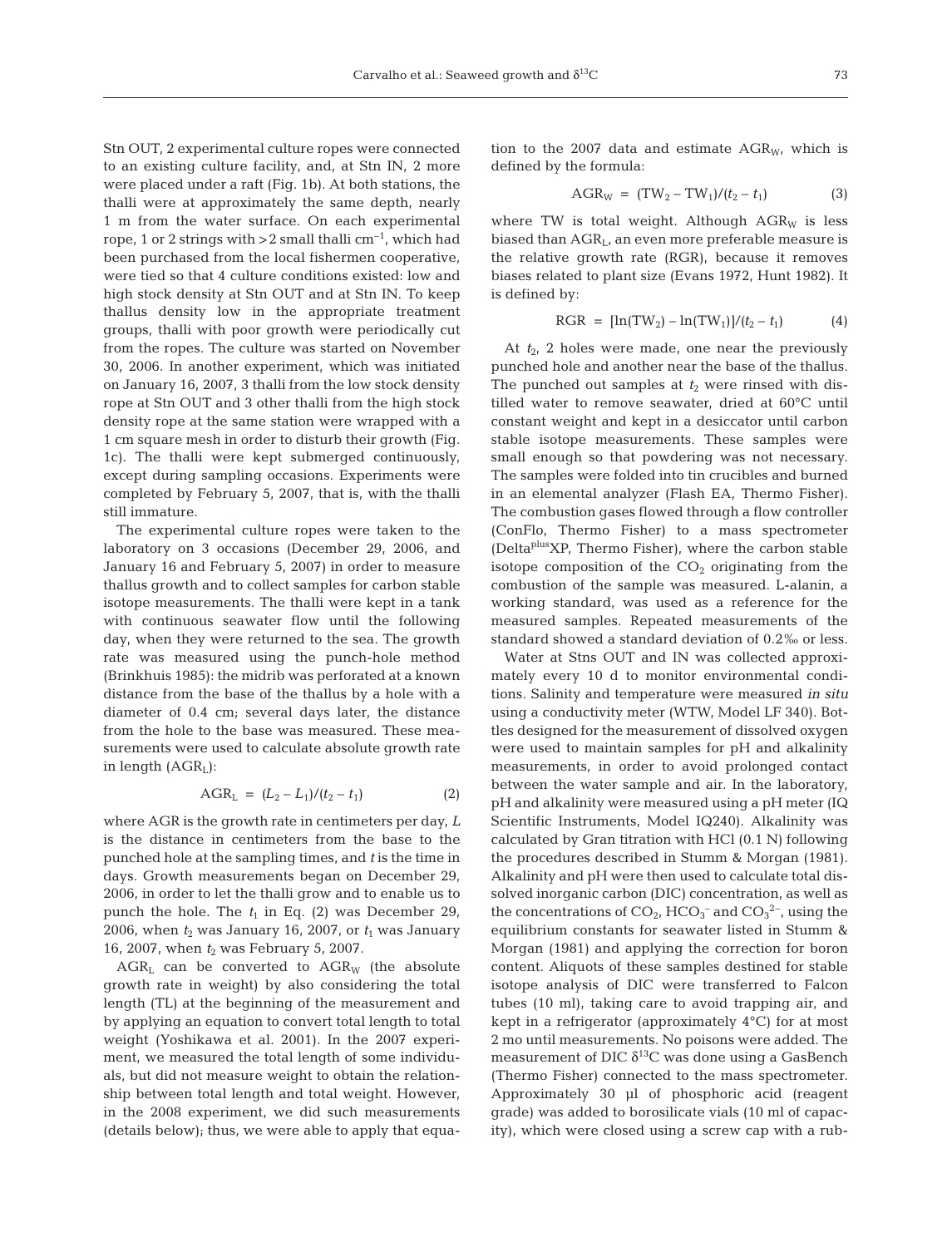ber membrane that allowed perforation by syringe needles. The closed vials were flushed with helium gas for approximately 8 min in order to remove the air, and then about 0.7 ml of the seawater sample was added to each vial using a syringe, taking care to avoid contamination by air. The vials were left in a sample tray at 32°C for 18 h, and then the stable isotope composition of the  $CO<sub>2</sub>$  in the vial was measured. Measurements were carried out in duplicate. Based on these measurements, the  $\delta^{13}C$  values of  $CO_2$  and  $HCO_3^-$  were calculated using the relationships shown in Mook et al. (1974), following the procedures explained by Maberly et al. (1992) or by Zeebe & Wolf-Gladrow (2001).

In order to obtain  $\Delta$  from Eq. (1), it is necessary to know  $\delta^{13}C_p$  and  $\delta^{13}C_s$ .  $\delta^{13}C_p$  was approximated as the average of the 2 values measured from the punched out samples at  $t_2$ .  $\delta^{13}C_s$  was assumed to be the average DIC  $\delta^{13}$ C during the growth period. This value should be very similar to average  $\rm{HCO_3^-}$   $\rm{\delta^{13}C}$ , and  $\rm{HCO_3^-}$  may be the main source of carbon for Laminariales, although this is not clear (Surif & Raven 1989). The validity of this assumption is evaluated in the 'Discussion' section.

**2008 experiment.** This experiment was very similar to that in 2007, and only the main differences in the methodology will be described here. The experiment was started on November 23, 2007, and continued until January 29, 2008. Cultures were carried out at Stns OUT and IN, but only low stock density was used. Growth was quantified based on total length; this method was chosen as thalli were very small and it was not possible to punch holes. However, for the culture period in this experiment, which involved only young thalli, erosion of the tip of the thallus was small (Yoshikawa et al. 2001), so that measurements based on total length and those based on the punch hole should yield very similar results.  $AGR_W$  and RGR were calculated by conversion of total length to total weight using a regression equation. This equation was obtained by measuring and weighing several cultured individuals (other than those used for the isotopic experiment) of different sizes. Total length was measured at approximately 10 d intervals, at which time seawater was also collected for analysis. A tag fixed beside each individual identified it.

At the end of the incubation, the thalli were removed from the culture ropes, brought to the laboratory, and each individual was cut in 3 or 4 transversal sections. These sections were dried at 60°C until constant weight and kept in a desiccator until  $\delta^{13}$ C measurement. On this occasion, the different sections were pooled together for each individual in 1 mixed sample (nearly 2 mg in weight), and this sample was analyzed as representing the entire thallus  $(\delta^{13}C_p)$ . Each measurement was carried out in duplicate. Analysis of seawater was done as in 2007, except that, to quantify [DIC], we were only able to measure pH and alkalinity at the beginning of the experiment. The calculations needed to determine  $\delta^{13}C$  of  $HCO_3^-$  and  $CO_2$  were done assuming that [DIC] remained constant during the experimental period.

**Statistics.** In the present study, the ultimate aim was to try to find a connection between the growth rate and Δ. The strategy was to try to force thalli to grow at different rates; to this end, several experimental factors were employed that allowed formal statistical testing of the factors that affected growth rates and Δ. However, it was not the objective of the present study to carry out such comparisons, and the number of replications was not sufficient for robust or even correct testing. Therefore, statistical tests were not conducted for these results, as is recommended in such cases (Hurlbert 1984).

Two-way ANOVA was conducted to compare the environmental conditions between stations and years, in order to test for similarity of experimental conditions among the experimental groups.

The corrected Akaike information criterion (AICc) was employed to choose the best model for the regression fit between growth rate and  $\Delta$  in each case. This was done because there was no reason *a priori* to choose any particular fit. Two models were tested: linear and power. The model whose fit showed lowest AICc was chosen (Maindonald & Braun 2007). The significance of the chosen regression fits was also checked through a Student's *t*-test.

All tests were carried out using the software KyPlot (KyensLab), and the significance level  $(\alpha)$  was set at 5%.

### **RESULTS**

#### **Water quality**

In general, environmental conditions in both years and at both stations looked quite similar (Fig. 2). Twoway ANOVA tests (factors year and station) were conducted for each variable when possible. Differences were not significant regarding station, but salinity and  $\delta^{13}$ C differed between years: salinity averaged 33.8 psu in 2007 and 34.1 psu in 2008; DIC  $\delta^{13}$ C averaged –0.1‰ in 2007 and 0.3‰ in 2008, and the calculated  $\delta^{13}C$  of  $HCO_3^-$  and  $CO_2$  also differed between years. The interaction term of the ANOVA was not significant for any parameter. Despite the significant differences between 2007 and 2008 in salinity and in  $\delta^{13}$ C, the magnitude of these differences was small, and, therefore, the differences probably did not influence thallus growth or  $\delta^{13}$ C.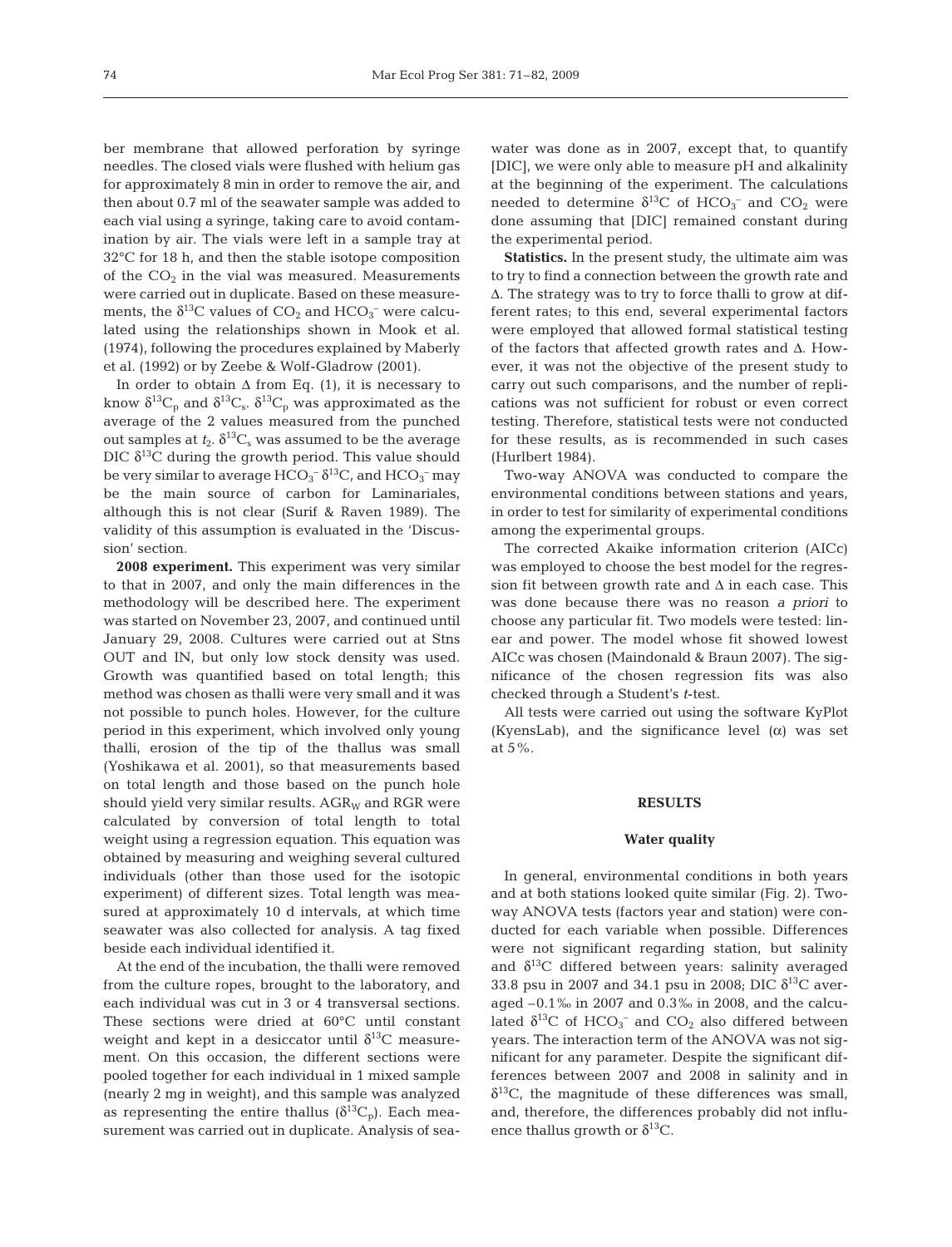

Fig. 2. Water quality measurements in 2007 (a, c, e) and 2008 (b, d, f). (a, b) Salinity, temperature and pH; (c, d) concentrations of dissolved inorganic carbon (DIC),  $CO_2$  and  $HCO_3^-$  and (e, f) DIC  $\delta^{13}$ C,  $CO_2$   $\delta^{13}$ C and  $HCO_3^ \delta^{13}$ C. Circles: measurements for Stn IN; triangles: measurement for Stn OUT

Temperature showed a temporal trend of decreasing values (Fig. 2a, b). The sharpest decrease in both years occurred between December and January (from 13 to 10°C). Salinity and pH were very stable over time in both 2007 and 2008 (Fig. 2a,b). [DIC] oscillated between 2.00 and 2.10 mM in 2007 (Fig. 2c). Trends in  $[CO<sub>2</sub>]$  and  $[HCO<sub>3</sub>^-]$  more or less mirrored that of [DIC]. DIC  $\delta^{13}$ C did not show any clear trend in 2007, and values tended to be different between stations at the beginning of the experiment, with relatively high oscillation (approximately  $-0.5$  to  $0.5\%$ ), followed by constant values for both stations around 0.0‰ (Fig. 2e). In 2008, DIC  $\delta^{13}$ C slightly decreased with time, from 0.5‰ at both stations in November to approximately 0.0‰ at both stations in January (Fig. 2f). Trends in  $CO<sub>2</sub>$ and  $\rm{HCO_3^-}$   $\delta^{13}$ C more or less mirrored that of DIC  $\delta^{13}$ C.

The lack of pH and [DIC] data in 2008 does not compromise the analysis: even though salinity differed statistically between 2007 and 2008, the averages are similar enough to assume that [DIC] was not very different between the 2 yr. Accordingly, the only [DIC] measured in 2008 showed a value similar to those measured in 2007. Moreover, if variation of [DIC] in the range of the values found in 2007 is assumed for values in 2008, only negligible influence is calculated for the  $\delta^{13}$ C of HCO<sub>3</sub><sup>-</sup> and CO<sub>2</sub> (results not shown), which are the values that matter for the analysis of isotopic discrimination.

#### **Thallus growth**

Average values for thallus development and growth rates are shown in Fig. 3. Weight values, as well as  $AGR_W$  and RGR, were calculated based on the relationship between total length and weight as shown in Fig. 4.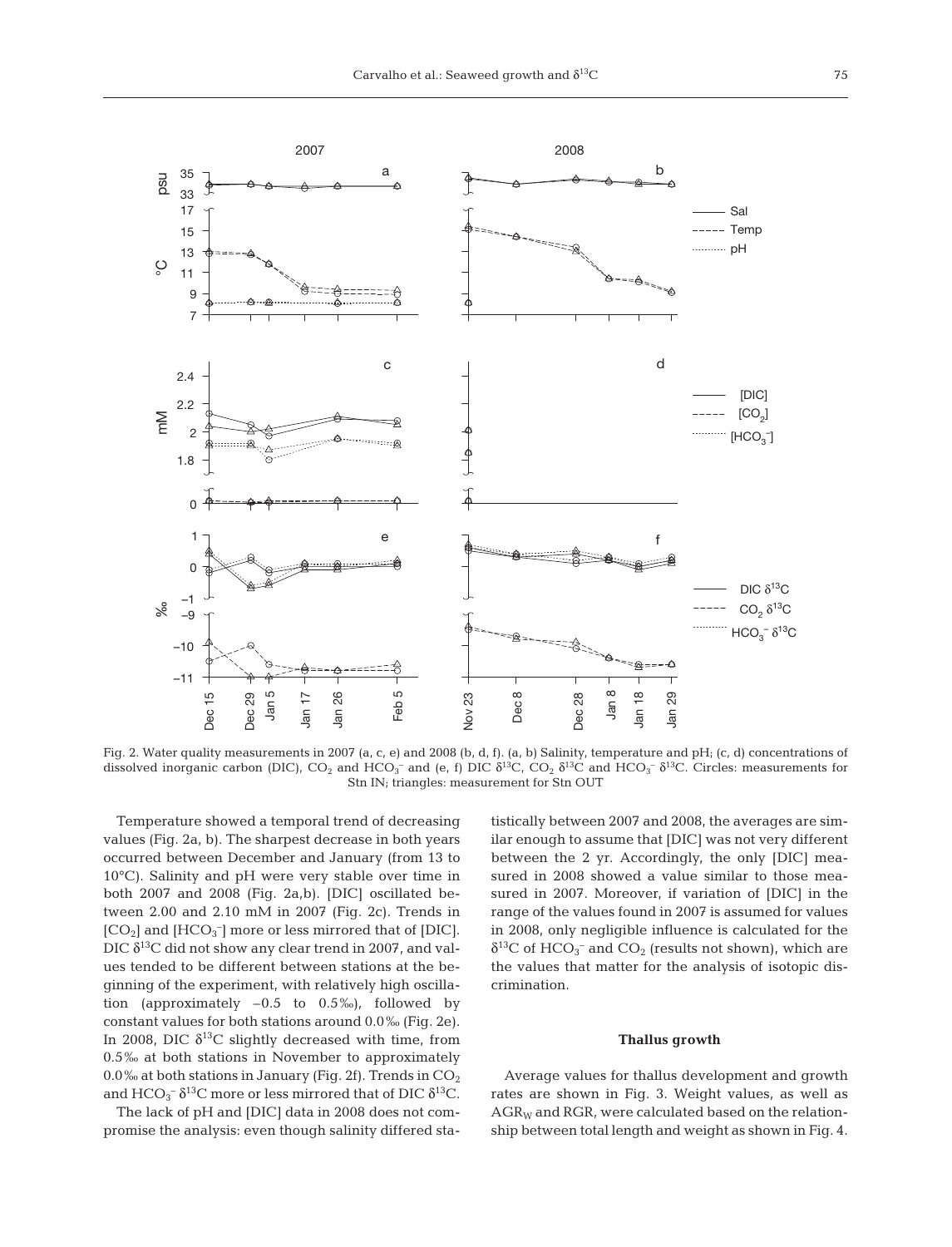Trends in data from 2007 (left side of Fig. 3) were not as clear as those from 2008 (right side) due to the many experimental factors employed, but a careful examination reveals some trends in the data. Except for RGR (Fig. 3i), all parameters were higher for thalli from Stn OUT. Average TL ranged from 30 to 80 cm at Stn OUT and from 30 to 60 cm at Stn IN, with considerable overlap among the error bars from the different



Fig. 3. *Undaria pinnatifida.* Averages (data points) and standard deviations (error bars) of parameters of thallus size and of growth rates measured in 2007 (a, c, e, g, i) and 2008 (b, d, f, h, j). TL: total length; AGRL: absolute growth rate in length; TW: total weight; AGR<sub>W</sub>: absolute growth rate in weight; RGR: relative growth rate. Circles: measurements for Stn IN; triangles: measurements for Stn OUT; inverted triangles: thalli covered by mesh; open symbols: low stock density; closed symbols: high stock density. Data for a single date but from different treatments in 2007 are slightly offset for clarity. Note that growth rates are centered between sampling dates. Days on the *x*-axis indicate the number of days since initiation of the culture experiment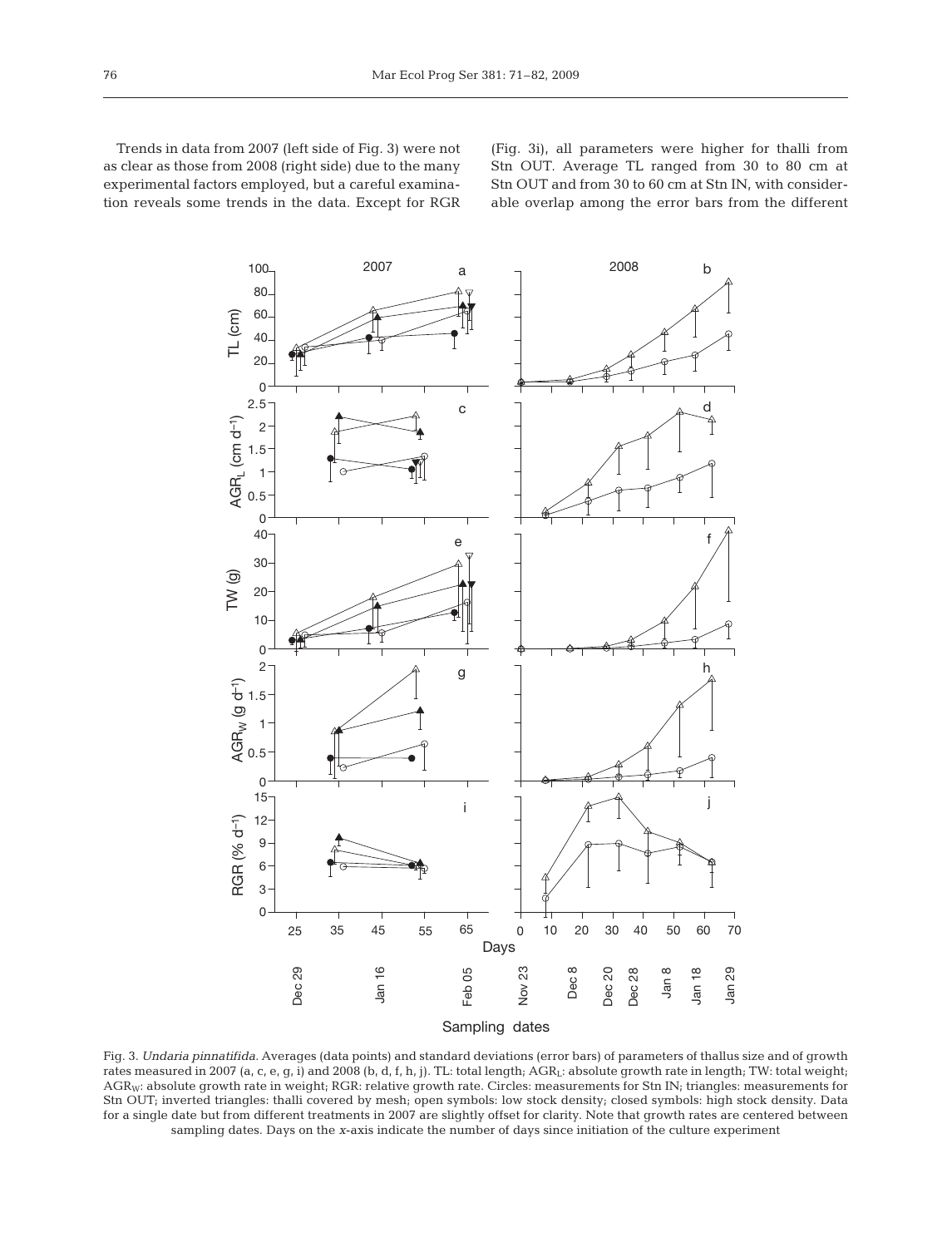

Fig. 4. *Undaria pinnatifida.* Empirical regression between total length and wet weight

treatments.  $AGR_L$  averaged 2 cm  $d^{-1}$  at Stn OUT and around 1 cm  $d^{-1}$  at Stn IN and in the meshed thalli; average TW ranged from 5 to 30 g at Stn OUT and from 5 to 20 g at Stn IN, with considerable overlap among the treatments, similar to the TL values.  $AGR_W$  averaged from 1 to 2 g  $d^{-1}$  at Stn OUT and <0.5 g  $d^{-1}$  at Stn IN, and, similar to the values for  $AGR_L$ , trends were clearer than those for size measurements (TL or TW). Average RGR was initially higher (around  $9\%$  d<sup>-1</sup>) at Stn OUT, but later was around  $6\%$  d<sup>-1</sup> at Stns OUT and IN. Stock density did not seem to affect average growth much, nor did the mesh.

In 2008, the difference between thalli from Stns IN and OUT was again observed (Fig. 3, right side). Initially, no difference was observed in most growth variables from different stations. However, as time passed thalli from Stn OUT showed much higher values of growth than those thalli from Stn IN. Average TL reached 90 cm at Stn OUT, but only reached 40 cm at Station IN (Fig. 3b).  $AGR<sub>L</sub>$  peaked at >2 cm d<sup>-1</sup> at Stn OUT, but barely reached 1 cm  $d^{-1}$  at Stn IN (Fig. 3d). Maximum average TW was >40 g at Stn OUT (with considerable variation), but <10 g at Stn IN (Fig. 3f). Average  $AGR_W$  peaked at 1.8 g d<sup>-1</sup> at Stn OUT, but did not reach  $0.4$  g d<sup>-1</sup> at Stn IN (Fig. 3h). RGR reached  $15\%$  d<sup>-1</sup> at Stn OUT, but did not reach  $>9\%$  d<sup>-1</sup> at Stn IN, although values for the 2 stations became very similar from Day 50 of the experiment on (Fig. 3j).

# **Thallus** δ**13C and** Δ

 $\delta^{13}$ C varied among the groups in a way similar to the variation in growth rate, with higher values for Stn OUT than for Stn IN in both years, and no clear difference caused by stock density (Table 1). Values for thalli covered by mesh tended to be lower than those

Table 1. *Undaria pinnatifida.* Mean ± SD (number of samples in parentheses) of  $\delta^{13}C$  (‰) in the cultured kelp

| Year | Station   | Stock density                | $\delta^{13}$ C                                                    |
|------|-----------|------------------------------|--------------------------------------------------------------------|
| 2007 | OUT       | Low<br>$Low + Mesh$<br>High  | $-13.5 \pm 1.1$ (11)<br>$-15.6 \pm 1.4$ (6)<br>$-14.3 \pm 0.9$ (8) |
|      | ΙN        | $High + Mesh$<br>Low<br>High | $-15.6 \pm 2.3$ (6)<br>$-15.9 \pm 1.3$ (6)<br>$-15.7 \pm 1.1$ (12) |
| 2008 | OUT<br>īΝ | Low<br>Low                   | $-15.8 \pm 0.7$ (7)<br>$-18.9 \pm 0.3$ (3)                         |

for uncovered thalli (Table 1).  $\delta^{13}$ C was lower in thalli cultured in 2008 than in those cultured in 2007 (Table 1).

Δ results are shown in Fig. 5, together with individual growth rates. 2007 data consisted of the growth rates shown in Fig. 3 (averages and standard deviations). 2008 data consisted of growth rates calculated by considering  $t_1$  Day 0 of incubation and  $t_2$  the last day (68) of incubation. In all cases, high and significant correlations were found between  $\Delta$  and the growth rates, except for RGR in 2007 (Fig. 5). The power function gave the best fit (lowest  $AIC<sub>c</sub>$ ) among those tested (linear and power functions) for  $AGR_i$  and  $AGR_{W_i}$  and the linear function provided the best fit for RGR. The best correlation was that found between Δ and RGR in 2008 (Fig. 5f).

It was strange that both the best and worst correlations shown in Fig. 5 were those between  $\Delta$  and RGR. We supposed that this was due to the differences between the data used in 2007 and 2008, as explained above. The reason behind these differences may be that RGR of *Undaria pinnatifida* varied differently from  $AGR_W$  and  $AGR_L$ , as seen in Fig. 3d, h and j: while  $AGR_W$  and  $AGR_L$  almost continually increased with time, RGR increased, was stable, or decreased substantially. We thus recalculated the growth rates for 2008 by retaining  $t_2$  as the last day of measurement, but changing *t*<sup>1</sup> from Day 0 to Day 16, 28, 36, 47 or 57. Subsequently, we obtained the correlation coefficients between these new growth rates and  $\Delta$  by plotting in the same way as shown in Fig. 5. Results of these procedures are shown in Table 2. While changing  $t_1$ barely changed the correlation between  $\Delta$  and  $\text{AGR}_{\text{W}}$ or  $AGR<sub>L</sub>$ , it heavily affected the correlation with RGR. For  $t_1$  = 16, the correlation was still significant, but from Day 28 on the correlation disappeared. This suggests that the lack of correlation observed for RGR and Δ in the 2007 data was probably due to the fact that RGR in that year did not cover a sufficient period of time to be related to Δ.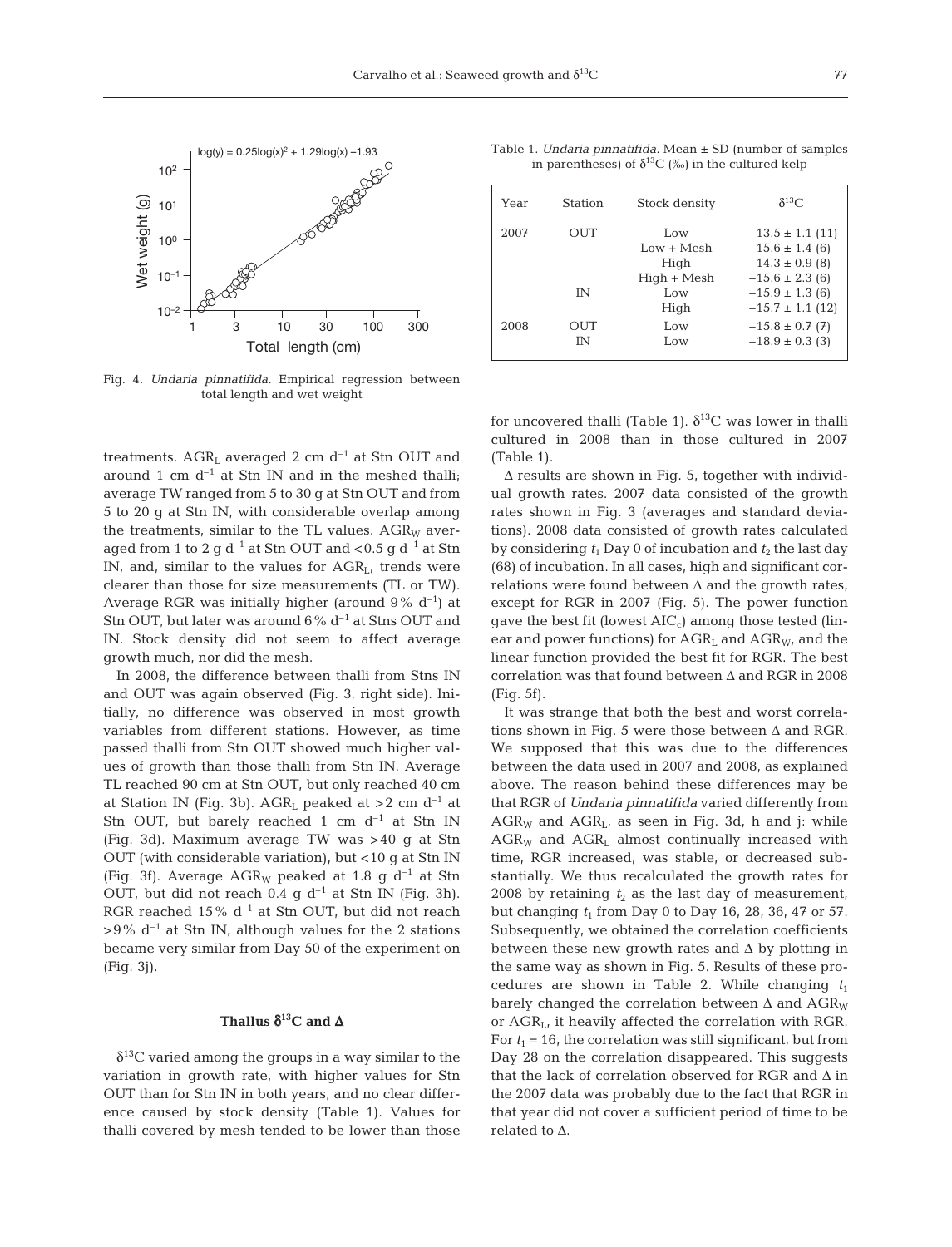

Fig. 5. *Undaria pinnatifida*. Δ plotted against the growth rates AGR<sub>L</sub> (a, b), AGR<sub>W</sub> (c, d) and RGR (e, f) for each thallus measured in 2007 (a, c, e) and 2008 (b, d, f). Symbols and abbreviations are as in Fig. 3. For the 2007 experiment, an asterisk indicates data obtained on January 16; other data were obtained on February 5. Growth rates in the 2008 experiment were calculated using data from Days 0 and 68

## **DISCUSSION**

## **Influence of environmental factors**

The difference between Stns OUT and IN concerning the growth of the cultured thalli was clear in both years (Fig. 3). The same can be said for thallus  $\delta^{13}C$  and Δ (Table 1, Fig. 5). However, measured environmental factors were quite similar between the 2 stations (Fig. 2). This demonstrates that none of the measured environmental factors can be isolated as the cause of the differences observed between the thalli from the 2 different locations. We assume that the most probable cause for the difference in thallus growth between Stns IN and OUT was that thalli at Stn IN were kept under a raft, while at Stn OUT they were cultured using the common culture ropes for *Undaria pinnatifida*. These latter structures are simply thick ropes to which thinner ones are attached; the thin ropes are then used to attach the thalli (Ogawa 2004). In this way, the thalli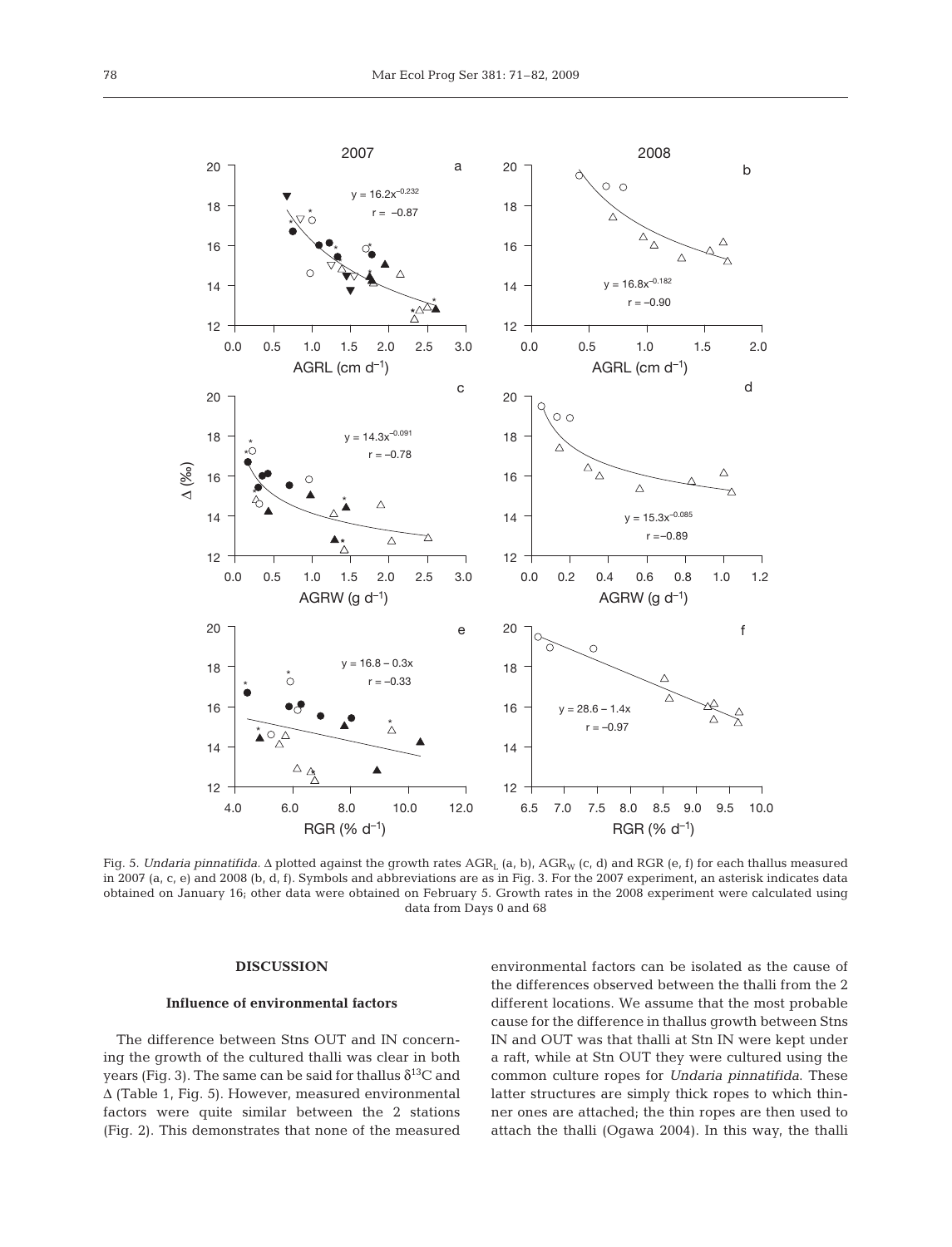Table 2. *Undaria pinnatifida.* Coefficients of linear correlation (Pearson's r) between growth rates and Δ for the 2008 experiment using different starting times  $(t_1)$  and a fixed ending time ( $t_2$ , Day 68) for growth rate calculation. For  $AGR_L$  and  $AGR_{Wt}$  the coefficients correspond to a power function, and, for RGR, they refer to a linear function (cf. Fig. 5). Asterisk indicates significant values  $(p < 0.05)$ 

| $t_{1}$ | $AGR_{L}$ | $AGR_W$  | RGR      |
|---------|-----------|----------|----------|
| 16      | $-0.90*$  | $-0.89*$ | $-0.87*$ |
| 28      | $-0.90*$  | $-0.89*$ | $-0.36$  |
| 36      | $-0.87*$  | $-0.89*$ | 0.18     |
| 47      | $-0.88*$  | $-0.90*$ | $-0.05$  |
| 57      | $-0.78*$  | $-0.90*$ | 0.17     |
|         |           |          |          |

are only minimally shadowed by the culture structure. This difference may have led to different irradiance regimes at the 2 stations, with lower irradiance reaching the thalli under the raft at Stn IN and, consequently, lower growth there. However, anecdotal evidence exists for differences in growth performance between the inner and outer bay, and other environmental factors that were not evaluated could be responsible for the observed results here, e.g. nutrients.

Values of  $\delta^{13}$ C from the thalli cultured in 2007 were higher than those from the thalli cultured in 2008 (Table 1). One reason for this was that in 2007 only the midrib was used for  $\delta^{13}$ C measurements, while in 2008 the entire thallus was used. In *Undaria pinnatifida*, the midrib shows a higher  $\delta^{13}$ C than the blade (authors' unpubl. data); thus, measurements including the blades will tend to show lower  $\delta^{13}$ C. Similar trends have been observed for other kelp species (Stephenson et al. 1984, Fenton & Ritz 1989, Fredriksen 2003).

The remaining differences in algal  $\delta^{13}C$  among the thalli were probably a consequence of the difference in thallus growth performance. DIC  $\delta^{13}$ C did not vary much, being nearly 0‰; thus, in the following, we only discuss  $\Delta$ , since these values were almost always the opposite (i.e. negative) of the thalli  $δ<sup>13</sup>C$  values (Eq. 1). More intense carbon assimilation should lead to lower Δ, but the mechanism behind this pattern depends on how the plant assimilates carbon, by  $CO<sub>2</sub>$  passive assimilation (Laws et al. 1995), by active  $\rm{HCO_3^-}$  uptake (Sharkey & Berry 1985), or by both processes together (Burkhardt et al. 1999, Keller & Morel 1999). Regardless of the underlying mechanism, our results (Fig. 5) suggest that the carbon assimilation rate determined the Δ of *Undaria pinnatifida* in the present study.

An alternative possibility for the variation in  $\Delta$  is a difference in boundary layer thickness among individuals: thicker boundary layers would lead to lower  $\Delta$ (Raven et al. 1982). However, this hypothesis is difficult to verify because the boundary layer thickness depends on environmental factors, such as flow velocity, which are difficult to measure. In the present case, it is possible that water velocity was higher at Stn OUT than at Stn IN, since Stn OUT was positioned more toward the center of the bay, and water usually flows faster in this part of the bay in the bays of the region (Otobe et al. 1996). If this factor were, in fact, important in determining  $\Delta$  here,  $\Delta$  should have been higher at Stn OUT, in direct contrast to our observations (Fig. 5). Lower temperatures slow diffusion and may cause thicker boundary layers (Hurd 2000), and, as temperature decreased during the experiments (Fig. 2a,b), it may have affected  $\Delta$ . However, results show that this is probably not the case: both the range of  $\Delta$  values and their distribution among the treatments were similar between the 2 collection times (Fig 5, left side). Finally, analysis of the results for the thalli maintained in meshing could be useful in further illustrating this point. The mesh should have increased boundary layer thickness, which would have led to lower  $\Delta$  values (Raven et al. 1982), but some covered thalli showed much higher Δ values than uncovered thalli (Fig. 5a). This may indicate that the effect of mesh on  $\Delta$  was not as important as the effect due to growth rate. In summary, our results suggest that the influence of boundary layer thickness was secondary in determining the Δ of *Undaria pinnatifida* in the present study.

### **RGR versus** Δ

RGR is a less biased growth rate than  $AGR_W$  and AGR<sub>L</sub>. RGR corresponds to the average rate of cell division in the organism and can be defined as: d*W*/*(W*d*t)*, that is, the derivative of weight in time per unit of weight (Evans 1972, Hunt 1982).  $AGR_W$  is defined by d*W*/d*t*, the derivative of weight in time. Therefore,  $AGR_W$  is RGR times the biomass of the thallus at a given time. This means that RGR does not depend on the biomass, but  $AGR_W$  does, which constitutes a bias: larger individuals with the same cellular activity (or RGR) can show different  $AGR_W$ .  $AGR_L$  is even more biased because of the unavoidable variation in the relationship between TW and TL (Fig. 4). Because of these limitations, RGR has long been suggested to be the best measure of growth (Hunt 1982). However, the results of the present study showed that RGR in *Undaria pinnatifida* is not constant and that this generates several problems. For example, in 2007,  $AGR_W$  and  $AGR_L$ , as well as direct measurements of TL and TW, showed that growth rate was higher at Stn OUT than at Stn IN, but RGR did not (Fig. 3, left side). In 2008, RGR showed this difference, but at the end of the culture period the difference disappeared (Fig. 3j). Thus, if RGR had been determined at the end of the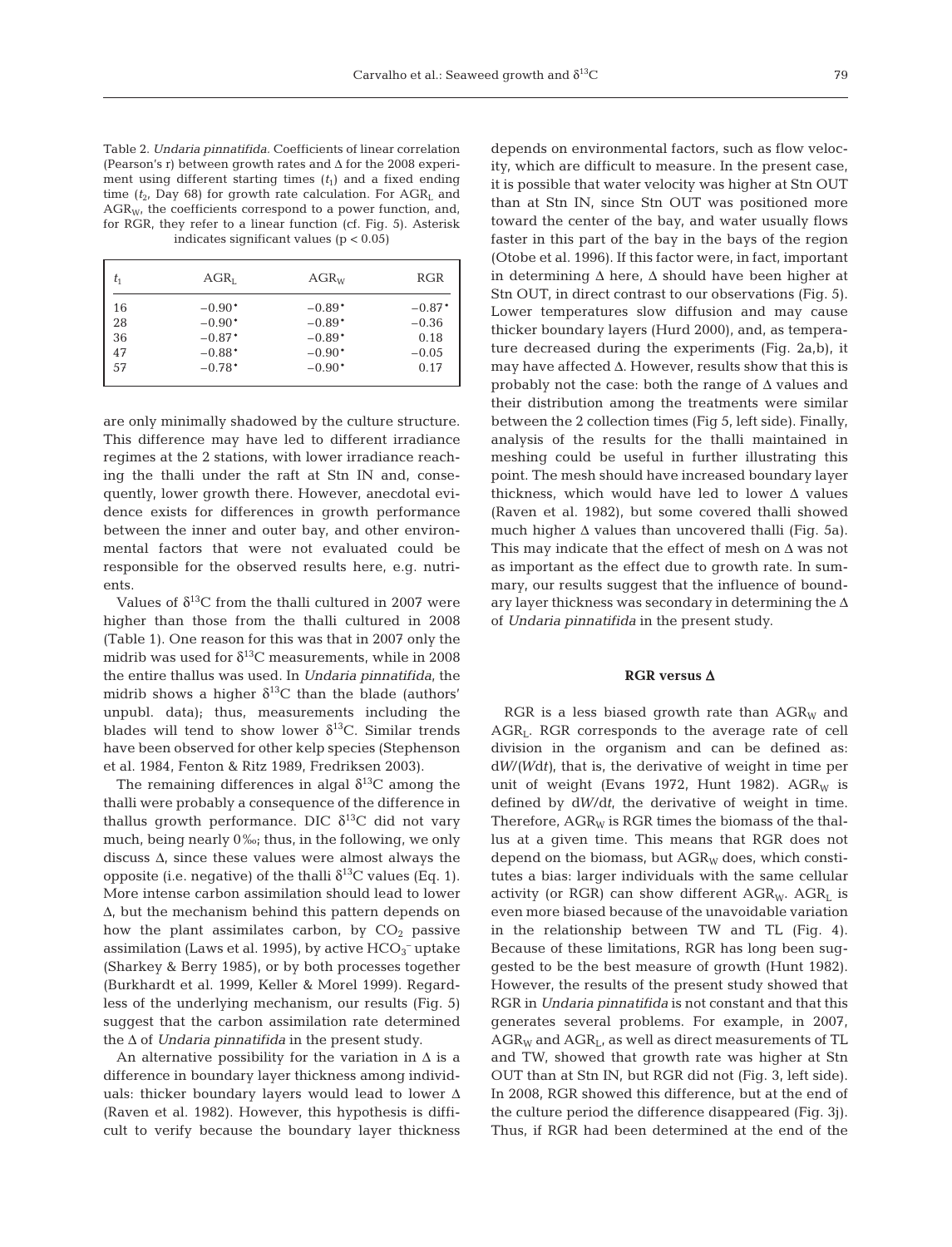experiment in 2008, it would not have shown a difference in growth performance between Stns IN and OUT, as was the case for the 2007 experiment. The reason for this problem is that RGR is not constant throughout the life history of an alga and commonly decreases with size, due to the fact that, as the alga grows, proportionally fewer portions of the thallus are engaged in cell division (Niklas 1994). Thus, even if the cell division rate remains constant, if the relative number of cells dividing decreases, RGR will decrease. This probably occurred in our experiment (compare Fig. 3h and j), because, as *Undaria pinnatifida* grows, its thallus thickens, especially the central midrib. The cells in the inner part of the midrib of Laminariales do not photosynthesize, and some even lose the ability to divide after they are formed (Lee 2008).

Organic carbon in *Undaria pinnatifida* tissue consists of 'old' carbon, which has previously been fixed and transported to the meristem and is subsequently displaced to the tip and to the holdfast, as is common in Laminariales (Fritsch 1959, Lee 2008), and of 'new' carbon that is assimilated in the blade and transported to the meristem for growth (Wu & Meng 1997). This mixture of old and new carbon means that Δ obtained from a given part of the thallus, or from the entire thallus, will be related to both old and new activities of the plant, provided  $\Delta$  results from carbon assimilation intensity. Thus,  $\Delta$  calculated from entire thallus  $\delta^{13}C$ would be an index of time-averaged carbon assimilation intensity, and that is why it related so well with RGR in 2008 (Fig. 5f), because it was an index of thallus growth (from Day 0 to 68), summarizing the growth activity over time. In contrast, the relatively 'instantaneous' measures of RGR in the 2007 experiment could not capture the overall RGR (or time-averaged carbon assimilation intensity), because RGR varies in time (Fig. 3j). This could explain the lack of correlation for the data in 2007 (Fig. 5e). By decreasing the time span for calculated RGR in 2008 and calculating the correlation coefficient with  $\Delta$ , as done in Table 2, one finds support for the explanation: the correlation soon disappears as the time span used to calculate RGR decreases, indicating the time-integrated nature of the growth index provided by  $\Delta$ .

Kinetic isotopic discrimination is expected, in theory, to obey a demand–supply control (Zeebe & Wolf-Gladrow 2001), and evidence for such a control in carbon assimilation by aquatic plants has been presented (Degens et al. 1968, Hemminga & Mateo 1996, Staal et al. 2007). Here, the strong influence of RGR on  $\Delta$ (Fig. 5f) and the almost constant concentration of dissolved inorganic carbon (Fig. 2c) are consistent with this hypothesis: if supply (dissolved inorganic carbon concentration) is nearly constant, Δ becomes almost exclusively dependent on demand (RGR), which would explain the linear relationship shown in Fig. 5f. However, the phenomenon might have been more complex than it seems. In fact, even with a constant DIC concentration in water, the changes in thallus shape can modify the carbon supply: as the thallus grows, the volume:surface area ratio increases (Niklas 1994); thus, it is possible that, even with a constant carbon concentration in the water, the relative supply for each cell may not be constant, but decrease with growth. This would cause thalli that grow more quickly to have a proportionally lower carbon supply than those that grow more slowly, and consequently a lower Δ, which might be responsible for part of the difference observed in  $\Delta$  among the thalli (Fig. 5f). However, an increase in the volume of the thallus in Laminariales is accompanied by some cells ceasing to divide (Lee 2008), which would be reflected as a lack of increase in carbon demand. Thus, a realistic description of the phenomenon would need to consider this factor as well. Nevertheless, the results shown in Fig. 5f can be explained by a simple condition of constant carbon supply and strong demand control on Δ.

It is important to keep in mind that although very strong, the correlation illustrated in Fig. 5f may not be ubiquitous; consequently, the adoption of  $\Delta$  to estimate RGR, even under environmental conditions similar to those found here, could be misleading. Further investigations are necessary to confirm the usefulness of  $\Delta$  as a growth index for *Undaria pinnatifida*.

#### **AGR versus** Δ

Besides correlating very well with  $RGR, \Delta$  also correlated with  $AGR_W$  and  $AGR_L$ , but less strongly (Fig. 5a to d). These correlations existed in both 2007 and 2008 experiments, in contrast to RGR, for which the correlation could only be observed in 2008 (Fig. 5e, f). The time trends of  $AGR<sub>L</sub>$  and  $AGR<sub>W</sub>$  were different from that of RGR: the former parameters increased for the most part as time passed, while the latter decreased substantially (Fig. 3d, h). Despite these differences, the fact is that both  $AGR_W$  and  $AGR_L$  depend on RGR, but, as explained before, they are also affected by the size of the thallus at the moment of measurement. This size dependence can be understood as follows: the thalli that started growing fast (with higher RGR) reach a higher biomass faster, which accumulates to increase its  $AGR_W$  over the slow grower. Hence, even if the RGR of the initially slow growers eventually surpasses that of the fast growers, the difference between their  $AGR_W$ may be small, because the biomass of the initially fast growers overwhelms the late fast growth of the initially slow growers. This was exactly the case observed in 2008 (Fig. 3, right side).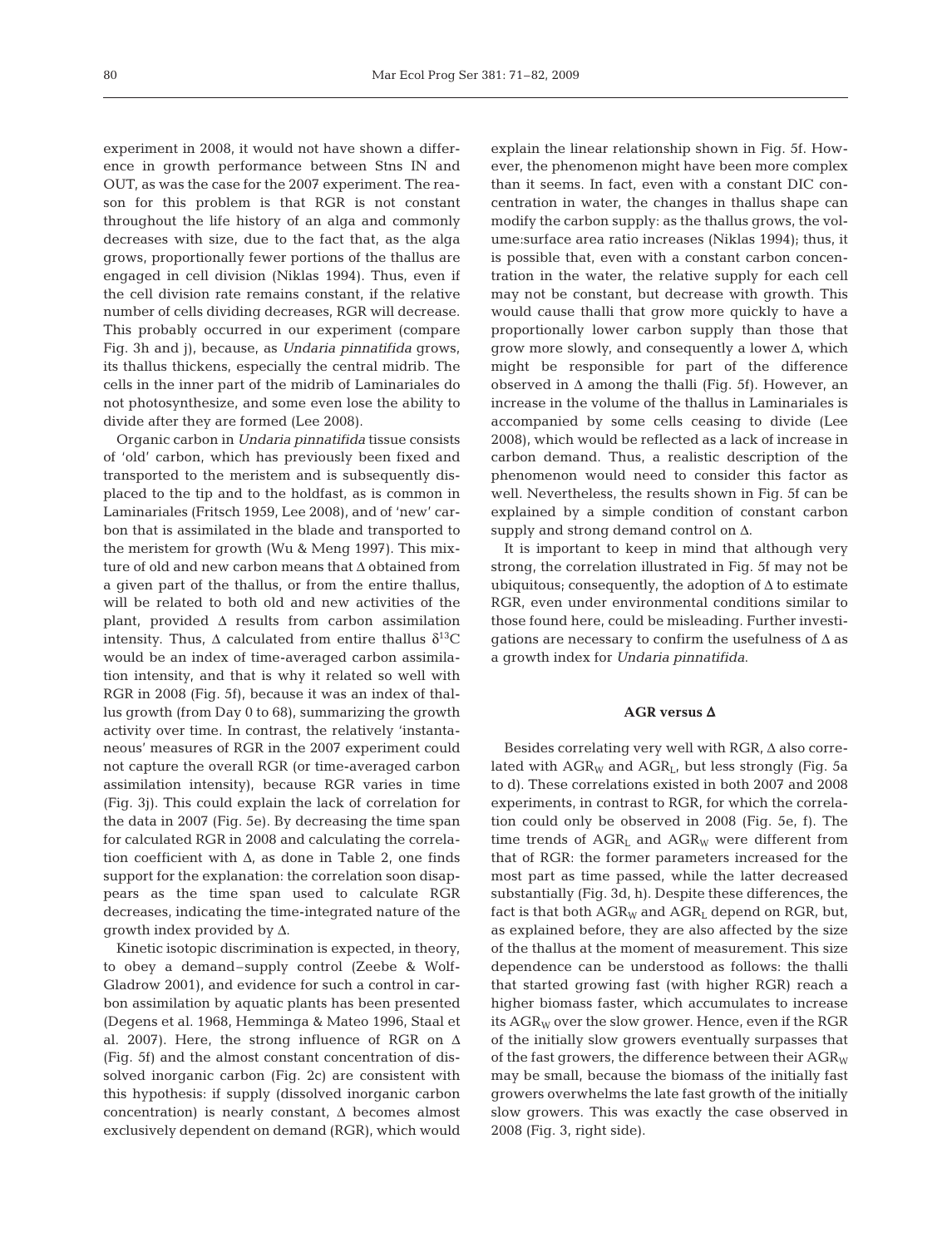One consequence of the size-dependent effect on  $AGR_W$  and  $AGR_L$  is that they are robust growth measurements: in contrast to RGR, it is not necessary to measure  $AGR_W$  and  $AGR_L$  from the beginning of the culture in order to determine which thalli grow faster. Those thalli that started growing fast continue doing so, in part because there are more 'working hands' (biomass); thus, differences among individuals measured by  $AGR_W$  and  $AGR_L$  remain almost unchanged through the culture. This explains why the correlation between  $\Delta$  and RGR deteriorated as the growth measurement interval became shorter, but that between Δ and  $AGR_W$  or  $AGR_I$  did not (Table 2).

In contrast to the correlation between  $\Delta$  and RGR in 2008 (Fig. 5f), the regression fits for  $AGR_W$  or  $AGR_L$ were not linear (Fig. 5a to d). Since the 'true' relationship should be that between  $\Delta$  and RGR, the deviations from linearity in the other regression fits are probably due to non-linear relationships between RGR and the other growth rates. Such non-linear relationships can be expected, because RGR is based on a logarithmic calculation (Eq. 4), while AGR is not (Eqs. 2 & 3), and it can be mathematically demonstrated that a variable that correlates linearly with RGR will correlate approximately through a power function with  $AGR<sub>w</sub>$  (results not shown). In addition,  $AGR_W$  relates non-linearly with  $AGR<sub>L</sub>$ , as can be anticipated from Fig. 4.

## **Possibility of HCO3 – uptake**

The correlation between  $\Delta$  and RGR does not only suggest that carbon assimilation intensity was the main factor affecting  $\Delta$ , it also provides clues on the type of carbon assimilation mechanism functioning in this species. Here,  $\Delta$  was defined in relation to DIC δ<sup>13</sup>C, the value of which is very similar to  $\text{HCO}_3^-$  δ<sup>13</sup>C (Fig. 2e, f).  $CO_2$  and  $HCO_3^-$  are the forms of inorganic carbon that can be absorbed by aquatic plants (Raven 1997); the data in Fig. 5f can be used to evaluate which form was being absorbed. This can be done by examining the intercept of the regression line between RGR and  $\Delta$  on the vertical axis, the value of which was 28.6‰, a  $\Delta$  value that could nearly be attributed to RUBISCO activity alone (Raven 1997). The intercept of this regression can, thus, be understood as the  $\Delta$  value independent of the influence of carbon assimilation (Laws et al. 1995). This is consistent with  $HCO_3^$ uptake: if  $CO<sub>2</sub>$  were being assimilated, the intercept would be nearly 39‰, because  $CO<sub>2</sub> \delta<sup>13</sup>C$  was nearly 10‰ lower than DIC  $δ<sup>13</sup>C$  considering the temperatures at which the experiment was done (Fig. 2e,f). This result partially agrees with data from previous investigations conducted with the related species *Alaria esculenta*, for which direct  $HCO_3^-$  or  $CO_2$ 

uptake was proposed after external carbonic anhydrase conversion from  $HCO_3^-$  (Surif & Raven 1989). Our results suggest that this enzyme does not participate in carbon uptake, because, if it did, the intercept of the regression line would also be approximately 39‰, since the conversion from  $HCO_3^-$  to  $CO_2$  intermediated by this enzyme would also imply a discrimination around 10‰ (Paneth & O'Leary 1985). In conclusion, it seems that direct active  $HCO_3^-$  uptake is probably the main form of carbon assimilation utilized by *Undaria pinnatifida* in nature.

The same type of investigation (i.e. the study of  $\Delta$ related to RGR in order to determine aspects of carbon uptake) in different species could be fruitful in explaining aspects of their ecology, such as their distribution throughout the littoral zone (Surif & Raven 1989). However, studies like the one conducted here are time consuming and labor intensive. A more efficient approach to evaluate the relationship between carbon assimilation intensity and  $\Delta$  is to employ short-term laboratory incubations (Carvalho et al. 2009).

*Acknowledgements.* We express our gratitude to M. Konishi, who kindly allowed the use of his culture structures and *Undaria pinnarifida* seeds, and to K. Niinuma for allowing the research to be done in his fisheries administrative section. We also acknowledge the tremendous help of Mr. G. Doomori and Mr S. Doita during part of the field sampling. Finally, the constructive comments of an anonymous reviewer are acknowledged.

## LITERATURE CITED

- Brinkhuis BH (1985) Growth patterns and rates. In: Littler MM, Littler DS (eds) Handbook of phycological methods—Ecological field methods: macroalgae. Cambridge University Press, Cambridge, p 461–477
- ► Burkhardt S, Riebesell U, Zondervan I (1999) Effects of growth rate,  $CO<sub>2</sub>$  concentration, and cell size on the stable isotope fractionation in marine phytoplankton. Geochim Cosmochim Acta 63:3729–3741
	- Carvalho MC, Hayashizaki K, Ogawa H, Kado R (2007) Preliminary evidence of growth influence on carbon stable isotope composition of *Undaria pinnatifida.* Mar Res Indones 32:185–188
	- Carvalho MC, Hayashizaki K, Ogawa H (2009) Short-term measurement of carbon stable isotope discrimination in photosynthesis and respiration by aquatic macrophytes. J Phycol 45:in press
- ► Casas G, Scrosati R, Piriz ML (2004) The invasive kelp *Undaria pinnatifida* (Phaeophyceae, Laminariales) reduces native seaweed diversity in Nuevo Gulf (Patagonia, Argentina). Biol Invasions 6:411–416
- ► Chanton JP, Lewis FG (1999) Plankton and dissolved inorganic carbon isotopic composition in a river-dominated estuary: Apalachicola Bay, Florida. Estuaries 22:575–583
- ► Cooper LW, DeNiro MJ (1989) Stable carbon isotope variability in the seagrass *Posidonia oceanica*: evidence for light intensity effects. Mar Ecol Prog Ser 50:225–229
	- Degens ET, Guillard RRL, Sackett WM, Hellebust JA (1968)